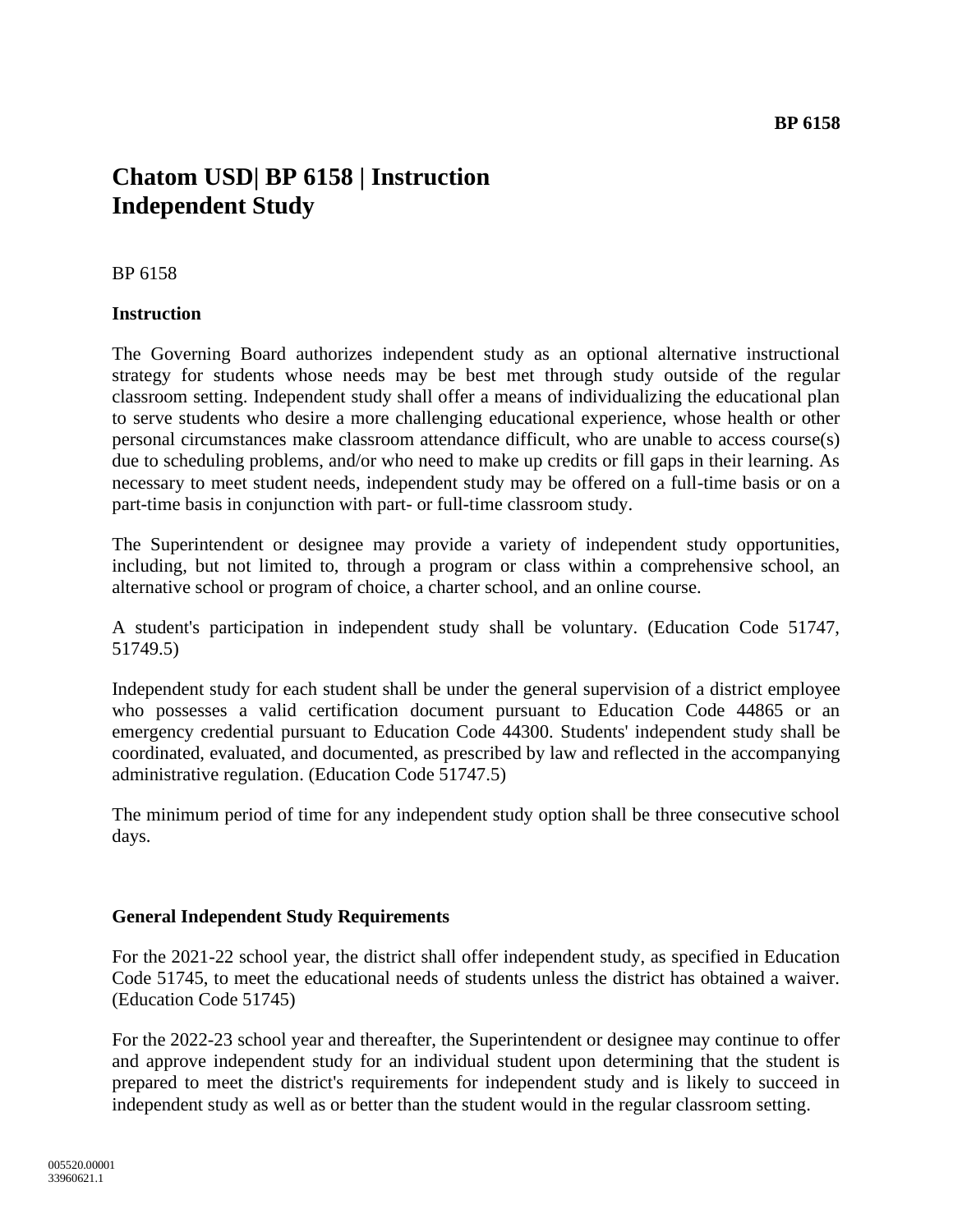Because excessive leniency in the duration of independent study assignments may result in a student falling behind peers and increase the risk of dropping out of school, independent study assignments shall be completed no more than one week after assigned for all grade levels and types of program. However, when necessary based on the specific circumstances of the student's approved program, the Superintendent or designee may allow for a longer period of time between the date an assignment is made and when it is due, up to the termination date of the agreement.

An evaluation shall be conducted to determine whether it is in a student's best interest to remain in independent study whenever the student fails to make satisfactory educational progress and/or misses three assignments. Satisfactory educational progress shall be determined based on all of the following indicators: (Education Code 51747)

- 1. The student's achievement and engagement in the independent study program, as indicated by the student's performance on applicable student-level measures of student achievement and engagement specified in Education Code 52060
- 2. The completion of assignments, assessments, or other indicators that evidence that the student is working on assignments
- 3. Learning required concepts, as determined by the supervising teacher
- 4. Progress towards successful completion of the course of study or individual course, as determined by the supervising teacher

The Superintendent or designee shall ensure that students participating in independent study are provided with content aligned to grade level standards at a level of quality and intellectual challenge substantially equivalent to in- person instruction. For high schools, this shall include access to all courses offered by the district for graduation and approved by the University of California or the California State University as creditable under the A–G admissions criteria. (Education Code 51747)

The Superintendent or designee shall ensure that students participating in independent study for 15 school days or more receive the following throughout the school year: (Education Code 51747)

For students in grades transitional kindergarten, kindergarten, and grades 1 to 3, opportunities for daily synchronous instruction

For students in grades 4-8, opportunities for both daily live interaction and at least weekly synchronous instruction

For students in grades 9-12, opportunities for at least weekly synchronous instruction

The Superintendent or designee shall ensure that procedures for tiered reengagement strategies are used for all students who are not generating attendance for more than three school days or 60 percent of the instructional days in a school week, or who are in violation of their written agreement. This requirement only applies to students participating in an independent study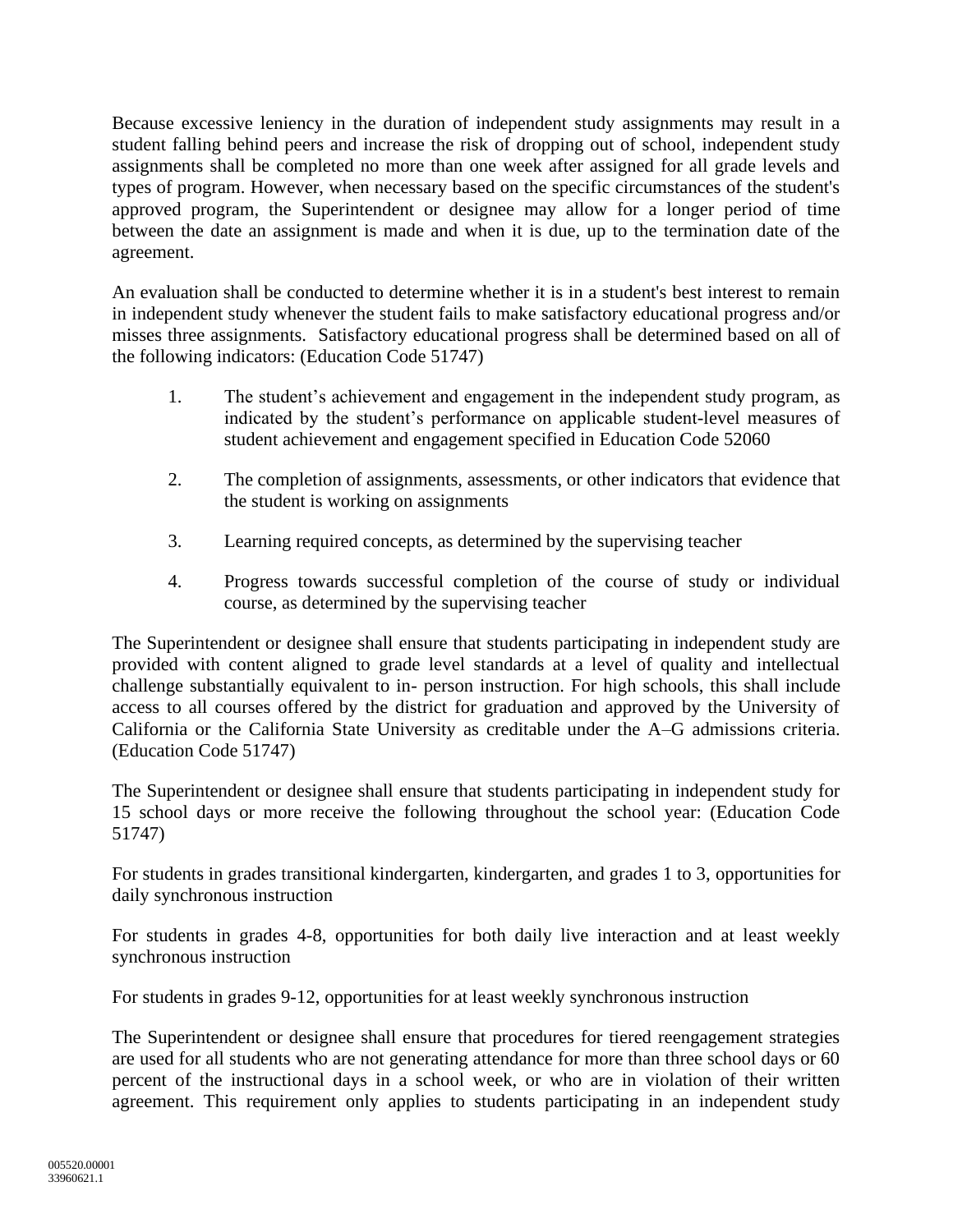program for 15 school days or more. The procedures shall include, but are not necessarily limited to, all of the following: (Education Code 51747)

Verification of current contact information for each enrolled student

Notification to parents/guardians of lack of participation within one school day of the absence or lack of participation

A plan for outreach from the school to determine student needs, including connection with health and social services as necessary

A clear standard for requiring a student-parent-educator conference to review a student's written agreement and reconsider the independent study program's impact on the student's achievement and well-being

The Superintendent or designee shall develop a plan to transition students whose families wish to return to in-person instruction from independent study expeditiously, and, in no case later, than five instructional days. This requirement only applies to students participating in an independent study program for 15 school days or more. (Education Code 51747)

The Superintendent or designee shall ensure that a written master agreement exists for each participating student as prescribed by law. (Education Code 51747, 51749.5)

The district shall provide written notice to the parents/guardians of all enrolled students of the option to enroll their child in in-person instruction or independent study during the 2021-22 school year. This notice shall be posted on the district's web site, and shall include, at a minimum, information about the right to request a student-parent- educator conference before enrollment, student rights regarding procedures for enrolling, disenrolling, and reenrolling in independent study, and the instructional time, including synchronous and asynchronous learning, that a student will have access to as part of independent study. (Education Code 51747)

Upon the request of the parent/guardian of a student, before making a decision about enrolling or disenrolling in independent study and entering into a written agreement to do so, the district shall conduct a telephone, videoconference, or in-person student-parent-educator conference or other meeting during which the student, parent/guardian, or their advocate may ask questions about the educational options, including which curriculum offerings and nonacademic supports will be available to the student in independent study. (Education Code 51747)

# **Master Agreement**

For the 2021–22 school year only, the district shall obtain a signed written agreement for independent study no later than 30 days after the first day of instruction.

A written agreement shall be developed and implemented for each student participating in independent study for three or more consecutive school days. (Education Code 46300, 51747; 5 CCR 11703)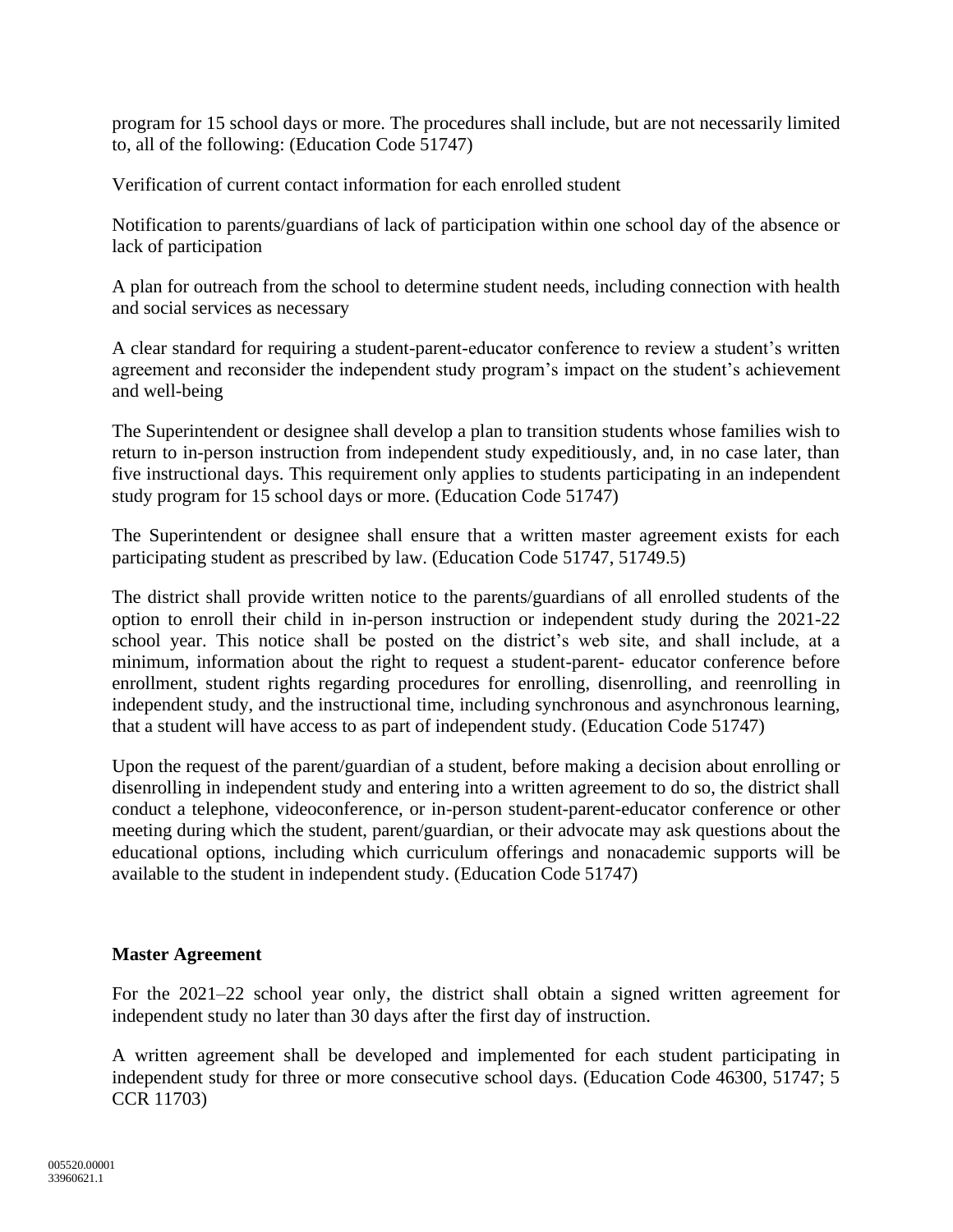The agreement shall include general student data, including the student's name, address, grade level, birth date, school of enrollment, and program placement.

The independent study agreement for each participating student also shall include, but are not limited to, all of the following: (Education Code 51747; 5 CCR 11700, 11702)

- 1. The frequency, time, place and manner for submitting the student's assignments, reporting the student's academic progress, and communicating with a student's parent/guardian regarding the student's academic progress
- 2. The objectives and methods of study for the student's work and the methods used to evaluate that work
- 3. The specific resources that will be made available to the student, including materials and personnel, and access to Internet connectivity and devices adequate to participate in the educational program and complete assigned work
- 4. A statement of the Board's policy detailing the maximum length of time allowed between an assignment and its completion, the level of satisfactory educational progress, and the number of missed assignments which will trigger an evaluation of whether the student should be allowed to continue in independent study
- 5. The duration of the independent study agreement, including the beginning and ending dates for the student's participation in independent study under the agreement, with a maximum of one school year
- 6. A statement of the number of course credits or, for the elementary grades, other measures of academic accomplishment appropriate to the agreement, to be earned by the student upon completion
- 7. A statement detailing the academic and other supports that will be provided to address the needs of students who are not performing at grade level, or need support in other areas, such as English learners, students with disabilities with an individualized education program or a Section 504 plan in order to be consistent with their program or plan, students in foster care or experiencing homelessness, and students requiring mental health supports.
- 8. A statement that independent study is an optional educational alternative in which no student may be required to participate
- 9. In the case of a suspended or expelled student who is referred or assigned to any school, class, or program pursuant to Education Code 48915 or 48917, a statement that instruction may be provided through independent study only if the student is offered the alternative of classroom instruction
- 10. Before the commencement of independent study, the agreement shall be signed and dated by the student, the student's parent/guardian or caregiver if the student is under age 18 years, the certificated employee responsible for the general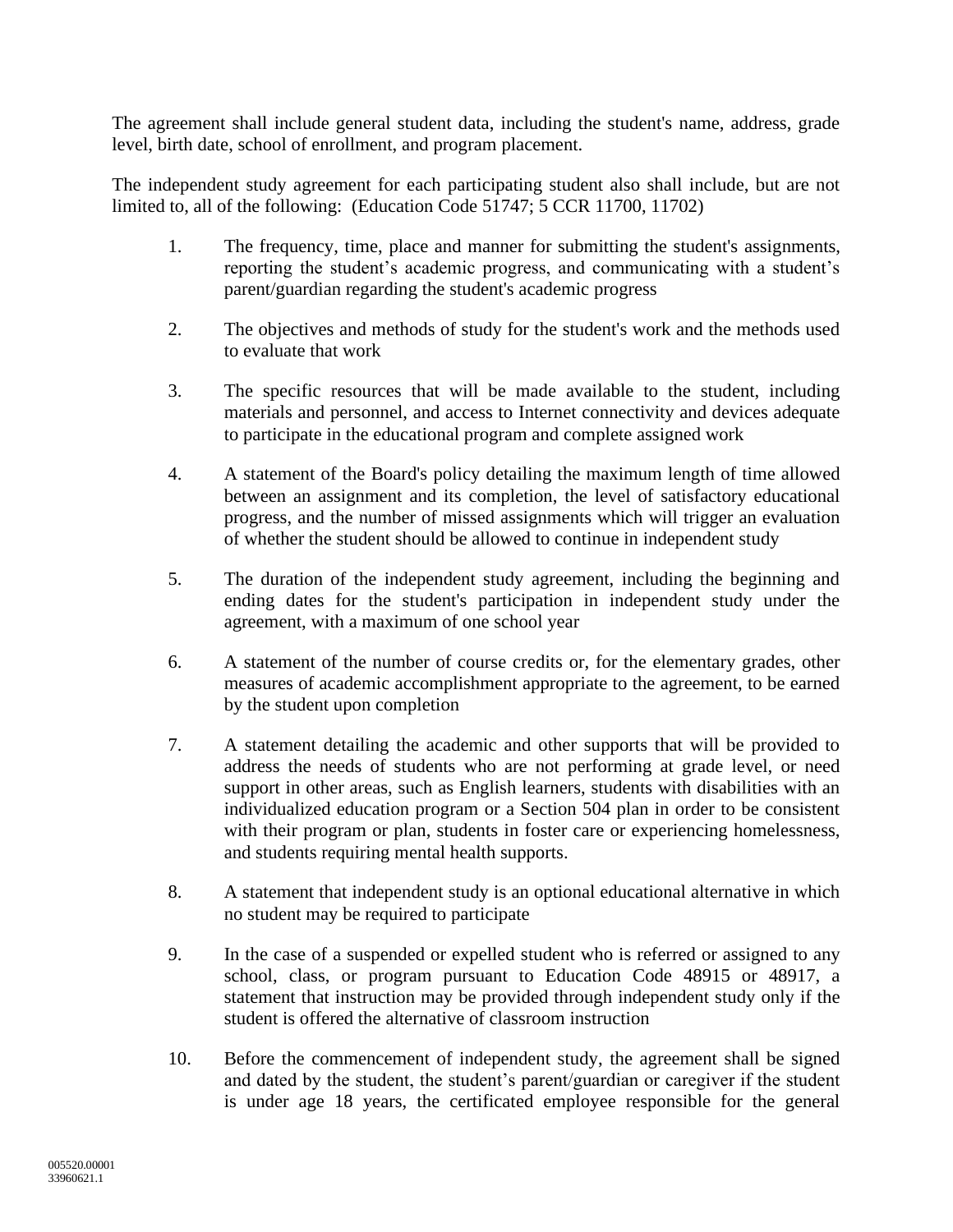supervision of independent study, and all persons who have direct responsibility for providing assistance to the student.

However, for the 2021-22 school year, the district shall obtain a signed written agreement for independent study from the student, or the student's parent/ guardian if the student is less than 18 years of age, the certificated employee who has been designated as having responsibility for the general supervision of independent study, and all persons who have direct responsibility for providing assistance to the pupil, no later than 30 days after the first day of instruction.

Written agreements may be signed using an electronic signature that complies with state and federal standards, as determined by the California Department of Education (CDE). (Education Code 51747)

The parent/guardian's signature on the agreement shall constitute permission for the student to receive instruction through independent study.

# **Course-Based Independent Study**

The district's course-based independent study program for students in grades K-12 shall be subject to the following requirements: (Education Code 51749.5)

- 1. A signed learning agreement shall be completed and on file for each participating student pursuant to Education Code 51749.6
- 2. Courses shall be taught under the general supervision of certificated employees who hold the appropriate subject matter credential and are employed by the district or by another district, charter school, or county office of education with which the district has a memorandum of understanding to provide the instruction.
- 3. Courses shall be annually certified by Board resolution to be of the same rigor and educational quality and to provide intellectual challenge that is substantially equivalent to in-person, classroom-based instruction, and shall be aligned to all relevant local and state content standards. For high schools, this shall include access to all courses offered by the district for graduation and approved by the University of California or the California State University as creditable under the A-G admissions criteria. The certification shall, at a minimum, include the duration, number of equivalent daily instructional minutes for each school day that student is enrolled, number of equivalent total instructional minutes, and number of course credits for each course, consistent with that of equivalent classroom-based courses. The certification shall also include plans to provide opportunities for students in grades transitional kindergarten, kindergarten, and grades 1-3 to receive daily synchronous instruction, for students in grades 4-8, to receive both daily live interaction and at least weekly synchronous instruction, and for students in grades 9-12 to receive at least weekly synchronous instruction.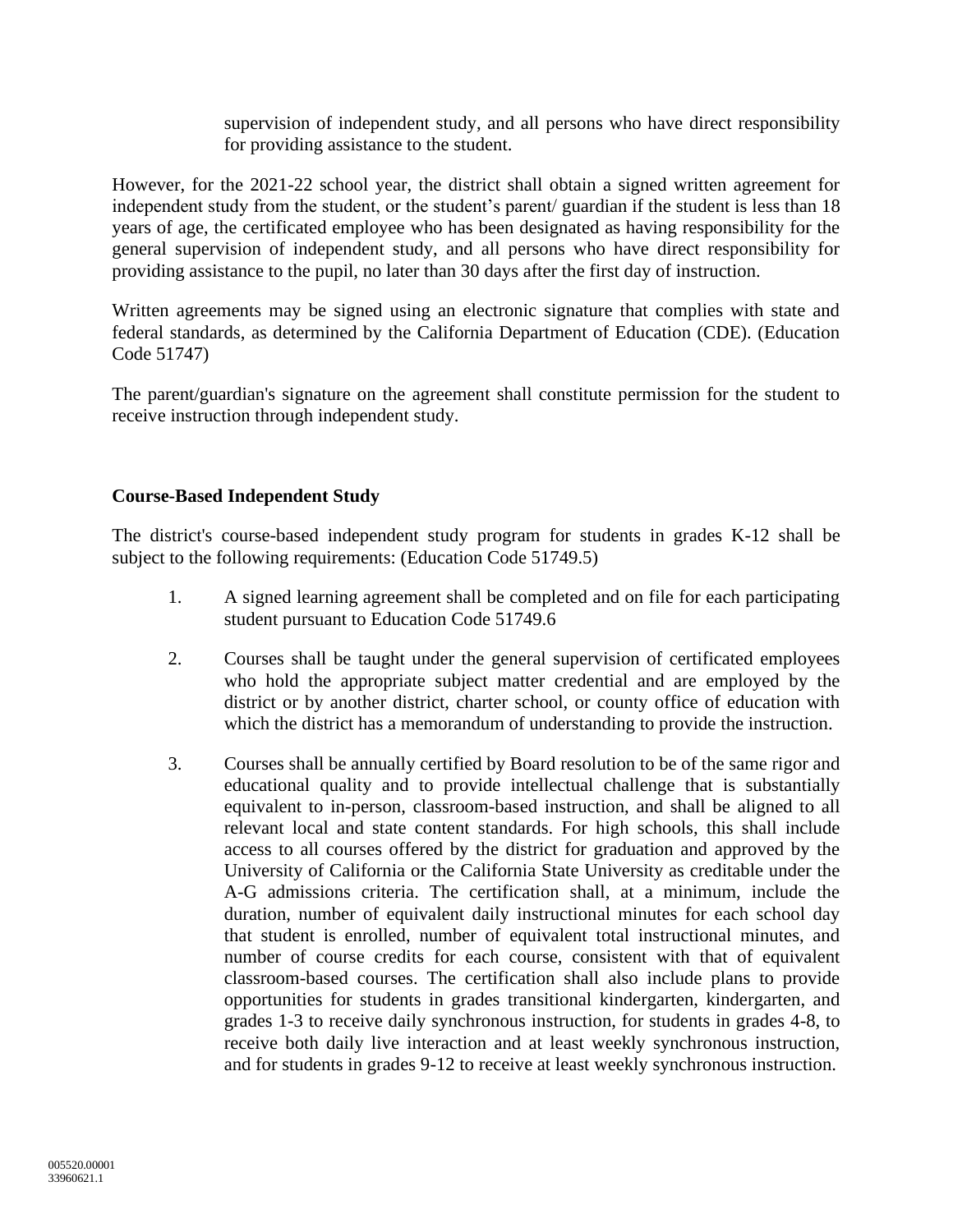- 4. Students enrolled in independent study courses shall meet the applicable age requirements established pursuant to Education Code 46300.1, 46300.4, 47612, and 47612.1, and the applicable residency and enrollment requirements established pursuant to Education Code 46300.2, 47612, 48204, and 51747.3.
- 5. For each student participating in an independent study course, satisfactory educational progress shall be determined based on the student's achievement and engagement in the independent study program, as indicated by their performance on applicable student-level measures of student achievement and student engagement set forth in Education Code 52060, completion of assignments, assessments, or other indicators that evidence that the student is working on assignments, learning of required concepts, as determined by the supervising teacher, and progress toward successful completion of the course of study or individual course, as determined by the supervising teacher.

If satisfactory educational progress in an independent study class is not being made, the teacher shall notify the student and, if the student is under age 18 years, the student's parent/guardian. The teacher shall conduct an evaluation to determine whether it is in the student's best interest to remain in the course or whether the student should be referred to an alternative program, which may include, but is not limited to, a regular school program. A written record of the evaluation findings shall be a mandatory interim student record maintained for three years from the date of the evaluation. If the student transfers to another California public school, the record shall be forwarded to that school.

Procedures for tiered reengagement strategies shall be used for all students who are not making satisfactory educational progress in one or more courses or who are in violation of the written learning agreement, as described in the section "Learning Agreement for Course-Based Independent Study" below. These procedures shall include, but are not necessarily limited to, the verification of current contact information for each enrolled student, notification to parents/guardians of lack of participation within one school day of the absence or lack of participation, a plan for outreach from the school to determine student needs, including connection with health and social services as necessary, and a clear standard for requiring a student-parent-educator conference to review a student's written agreement and reconsider the independent study program's impact on the student's achievement and well-being.

- 6. Examinations shall be administered by a proctor.
- 7. Statewide testing results shall be reported and assigned to the school at which the student is enrolled and shall be included in the aggregate results of the district. Test results also shall be disaggregated for purposes of comparisons with the test results of students enrolled in classroom-based courses.
- 8. A student shall not be required to enroll in courses included in the course-based independent study program.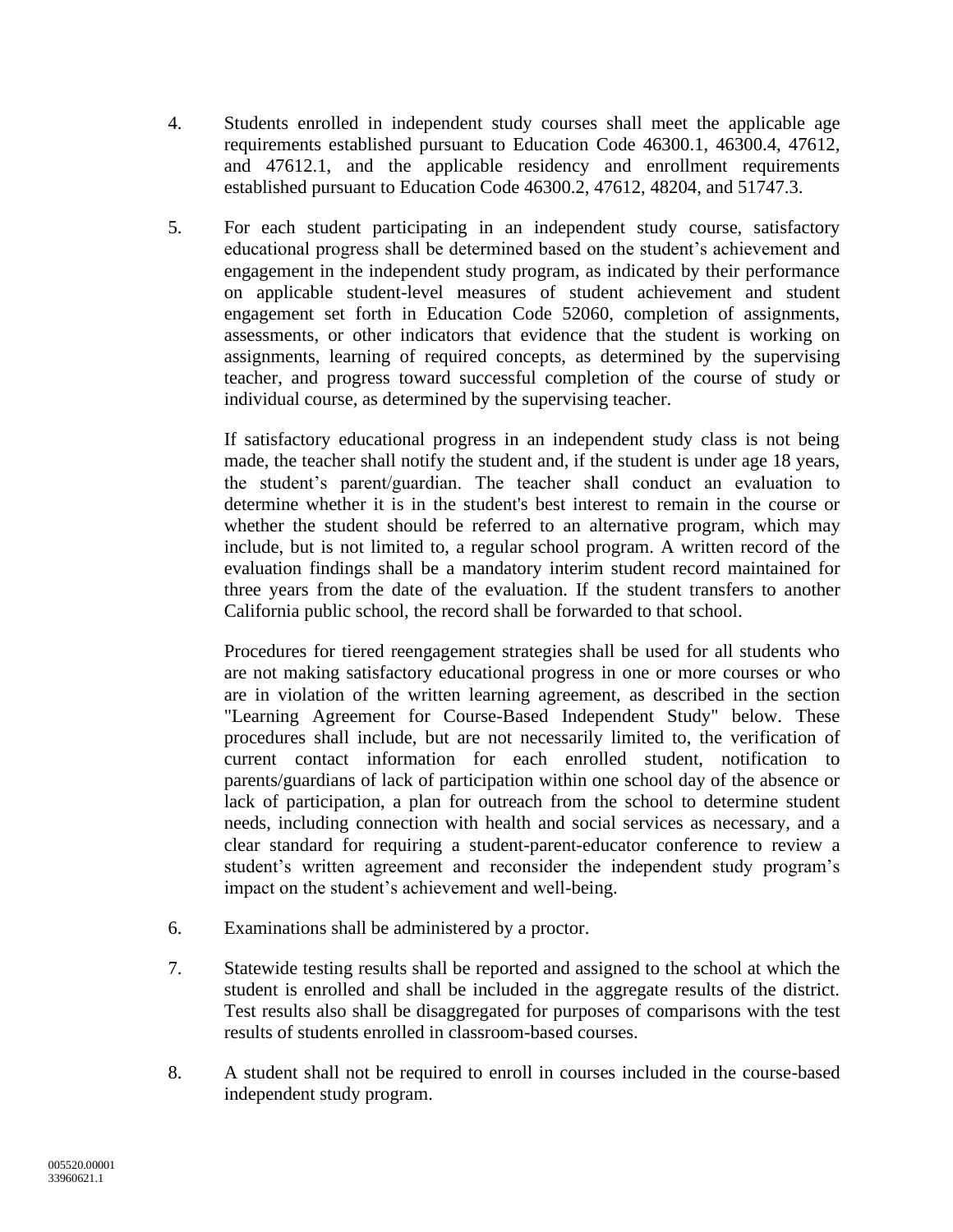- 9. The student-teacher ratio in the courses in this program shall meet the requirements of Education Code 51745.6.
- 10. For each student, the combined equivalent daily instructional minutes for courses in this program and all other courses shall meet applicable minimum instructional day requirements, and the student shall be offered the minimum annual total equivalent instructional minutes pursuant to Education Code 46200-46208.
- 11. Courses required for high school graduation or for admission to the University of California or California State University shall not be offered exclusively through independent study.
- 12. A student participating in this program shall not be assessed a fee that is prohibited by Education Code 49011.
- 13. A student shall not be prohibited from participating in independent study solely on the basis that the student does not have the materials, equipment, or access to Internet connectivity necessary to participate in the course.
- 14. A student with disabilities, as defined in Education Code 56026, shall not participate in course-based independent study, unless the student's individualized education program specifically provides for that participation.
- 15. A temporarily disabled student shall not receive individual instruction pursuant to Education Code 48206.3 through course-based independent study.
- 16. The district shall maintain a plan to transition any student whose family wishes to return to in-person instruction from course-based independent study expeditiously, and, in no case, later than five instructional days.

# **Learning Agreement for Course-Based Independent Study**

Before enrolling a student in a course within this program, the Superintendent or designee shall provide the student and, if the student is under age 18 years, the student's parent/guardian with a written learning agreement that includes all of the following: (Education Code 51749.6)

- 1. A summary of the district's policies and procedures related to course-based independent study pursuant to Education Code 51749.5
- 2. The duration of the enrolled course(s) and the number of course credits for each enrolled course, consistent with the Board certifications made pursuant to item #2 above
- 3. The duration of the learning agreement, which shall not exceed a school year or span multiple school years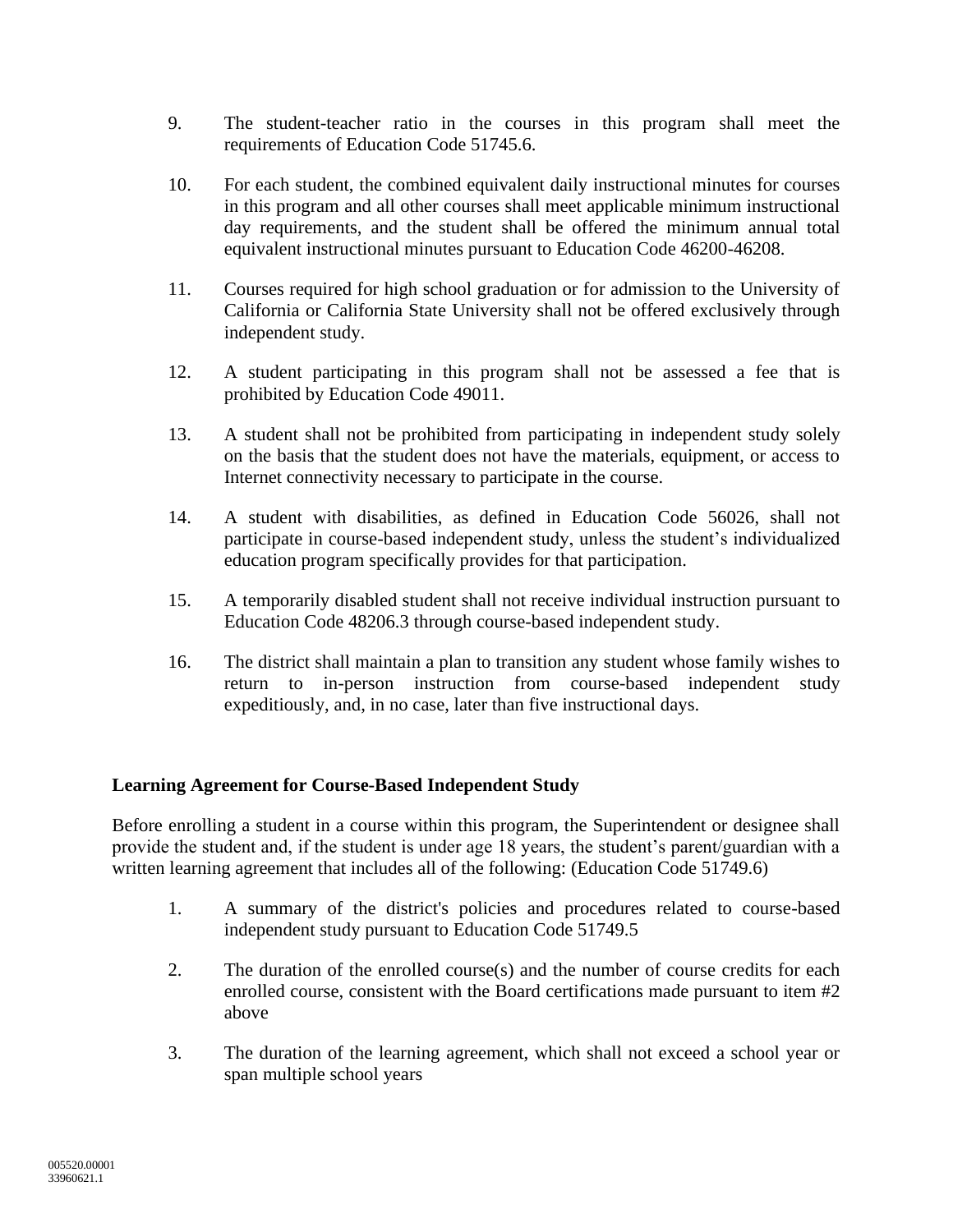- 4. The learning objectives and expectations for each course, including, but not limited to, a description of how satisfactory educational progress is measured and when a student evaluation is required to determine whether the student should remain in the course or be referred to an alternative program, which may include, but is not limited to, a regular school program
- 5. The specific resources that will be made available to the student, including materials and personnel, and access to Internet connectivity and devices adequate to participate in the educational program and complete assigned work
- 6. A statement detailing the academic and other supports that will be provided to address the needs of students who are not performing at grade level, or need support in other areas, such as English learners, students with disabilities with an individualized education program or a Section 504 plan in order to be consistent with their program or plan, students in foster care or experiencing homelessness, and students requiring mental health supports.
- 7. A statement that enrollment is an optional educational alternative in which no student may be required to participate. In the case of a student who is suspended or expelled, or who is referred or assigned to any school, class, or program pursuant to Education Code 48915 or 48917, the agreement also shall include the statement that instruction may be provided to the student through course-based independent study only if the student is offered the alternative of classroom instruction.
- 8. The manner, time, frequency, and place for submitting a student's assignments, for reporting the student's academic progress, and for communicating with a student's parent/guardian regarding a student's academic progress.
- 9. The objectives and methods of study for the student's work, and the methods used to evaluate that work.
- 10. A statement of the adopted policies regarding the maximum length of time allowed between the assignment and the completion of a student's assigned work, the level of satisfactory educational progress, and the number of missed assignments allowed before an evaluation of whether the student should be allowed to continue in course-based independent study.
- 11. A statement of the number of course credits or, for the elementary grades, other measures of academic accomplishment appropriate to the learning agreement, to be earned by the student upon completion.
- 12. Before the commencement of an independent study course, the learning agreement shall be signed and dated by the student, the student's parent/guardian or caregiver, if the student is less than 18 years of age, the certificated employee who has been designated as having responsibility for the general supervision of the independent study course, and all persons who have direct responsibility for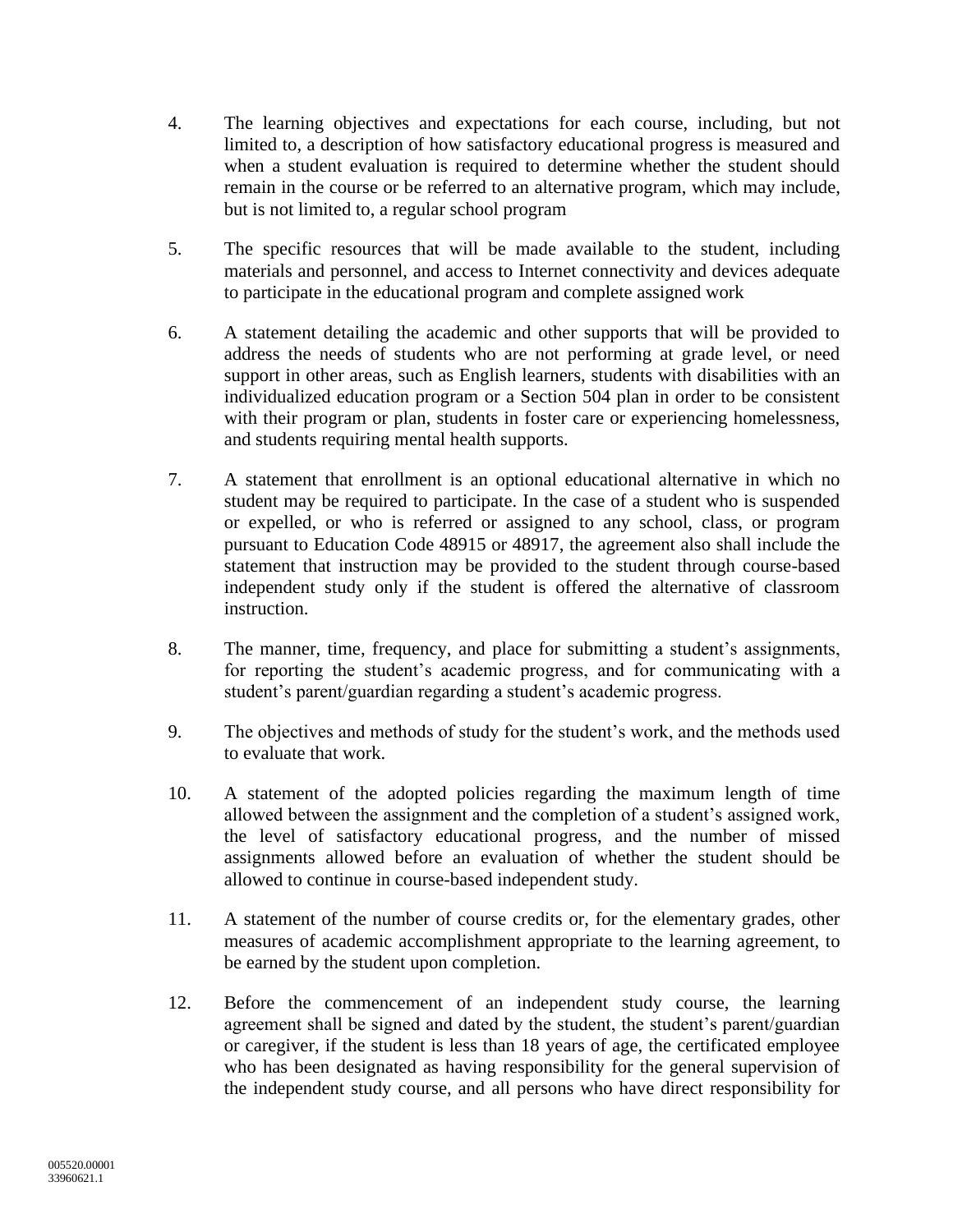providing assistance to the student. For purposes of this paragraph "caregiver" means a person who has met the requirements of Family Code 6550-6552.

However, for the 2021–22 school year only, the district shall obtain a signed written agreement for independent study from the student, or the student's parent/guardian if the student is less than 18 years of age, the certificated employee who has been designated as having responsibility for the general supervision of the independent study course, and all persons who have direct responsibility for providing assistance to the pupil no later than 30 days after the first day of instruction.

Written agreements may be signed using an electronic signature that complies with state and federal standards, as determined by the CDE. (Education Code 51749.6)

The student's or parent/guardian's signature shall constitute permission for the student to receive instruction through independent study. (Education Code 51749.6)

The Superintendent or designee shall retain a physical or electronic copy of the signed learning agreement for at least three years and as appropriate for auditing purposes. (Education Code 51749.6)

### **Student-Parent-Educator Conferences**

A student-parent-educator conference shall be held as appropriate including, but not limited to, as a reengagement strategy and/or if requested by a parent/guardian prior to enrollment or disenrollment from independent study. (Education Code 51745.5, 51747, 51749.5)

#### **Records for Audit Purposes**

The Superintendent or designee shall ensure that records are maintained for audit purposes. These records shall include, but not be limited to: (Education Code 51748; 5 CCR 11703)

- 1. A copy of the Board policy, administrative regulation, and other procedures related to independent study
- 2. A listing of the students, by grade level, program, and school, who have participated in independent study, along with the units of the curriculum attempted and completed by students in grades K-8 and the course credits attempted by and awarded to students in grades 9-12 and adult education
- 3. A file of all agreements, with representative samples of each student's work products bearing the supervising teacher's notations indicating that the teacher has